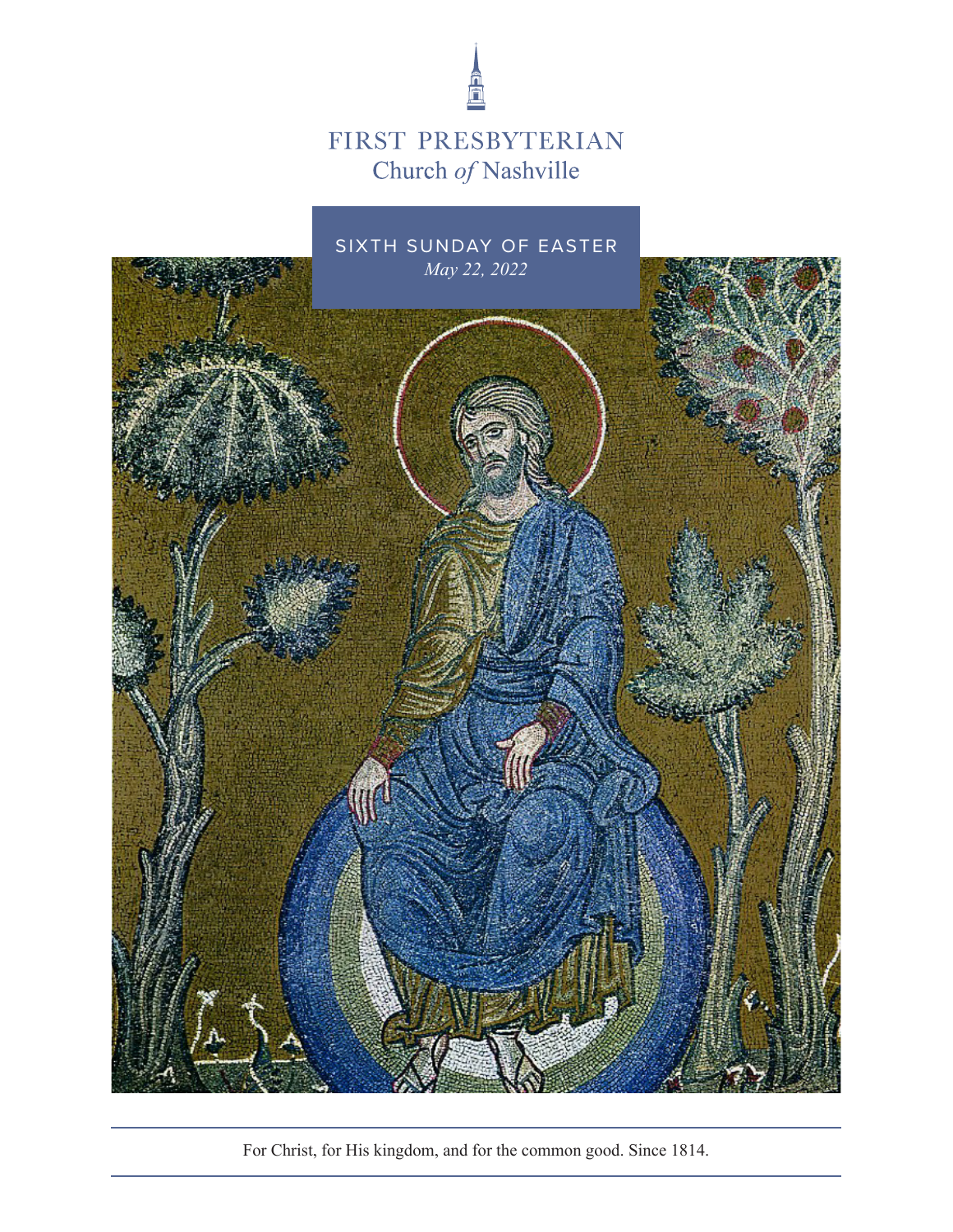#### WORDS OF PREPARATION

*When the Church tries to embody the rule of God in the forms of earthly power it may achieve that power, but it is no longer a sign of the kingdom.*

—Lesslie Newbigin

#### ORDER OF WORSHIP

†VOLUNTARY *The Peace May Be Exchanged*

WELCOME

CALL TO WORSHIP Louisa Ekiss (11:00)

Dan Locklair

Pastor: What shall we return to the Lord for all the good things God has done for us?

**All: We will lift up the cup of salvation and call upon the name of the Lord.** 

Pastor: O praise the Lord with me,

**All: Let us exalt God's name together.**

\*†OPENING HYMN 263 *All Hail the Power of Jesus' Name!*

**CORONATION** 

\*PRAYER OF ADORATION **Donna Dalton (8:30)** Donna Dalton (8:30) Ada Shapiro & Eleanor Yarbrough (11:00)

FIRST LESSON | Psalm 93 (page 498)

1 The Lord reigns; he is robed in majesty; the Lord is robed; he has put on strength as his belt. Yes, the world is established; it shall never be moved. 2 Your throne is established from of old; you are from everlasting. 3 The floods have lifted up, O Lord, the floods have lifted up their voice; the floods lift up their roaring. 4 Mightier than the thunders of many waters, mightier than the waves of the sea, the Lord on high is mighty! <sup>5</sup> Your decrees are very trustworthy; holiness befits your house, O Lord, forevermore.

Leader: The Word of the Lord. **All: Thanks be to God.**

CALL TO CONFESSION DESCRIPTION DESCRIPTION DESCRIPTION DESCRIPTION DESCRIPTION DESCRIPTION DE SANDRO DE SAN DE

Rev. Adam DeVries (11:00)

#### PRAYER OF CONFESSION

**Merciful God, we confess that we have sinned against you in thought, word, and deed, by what we have done, and by what we have left undone. We have not loved you with our whole heart and mind and strength. We have not loved our neighbors as ourselves. In your mercy forgive what we have been, help us amend what we are, and direct what we shall be, so that we may delight in your will and walk in your ways, to the glory of your holy name.** 

*A moment for silent confession.*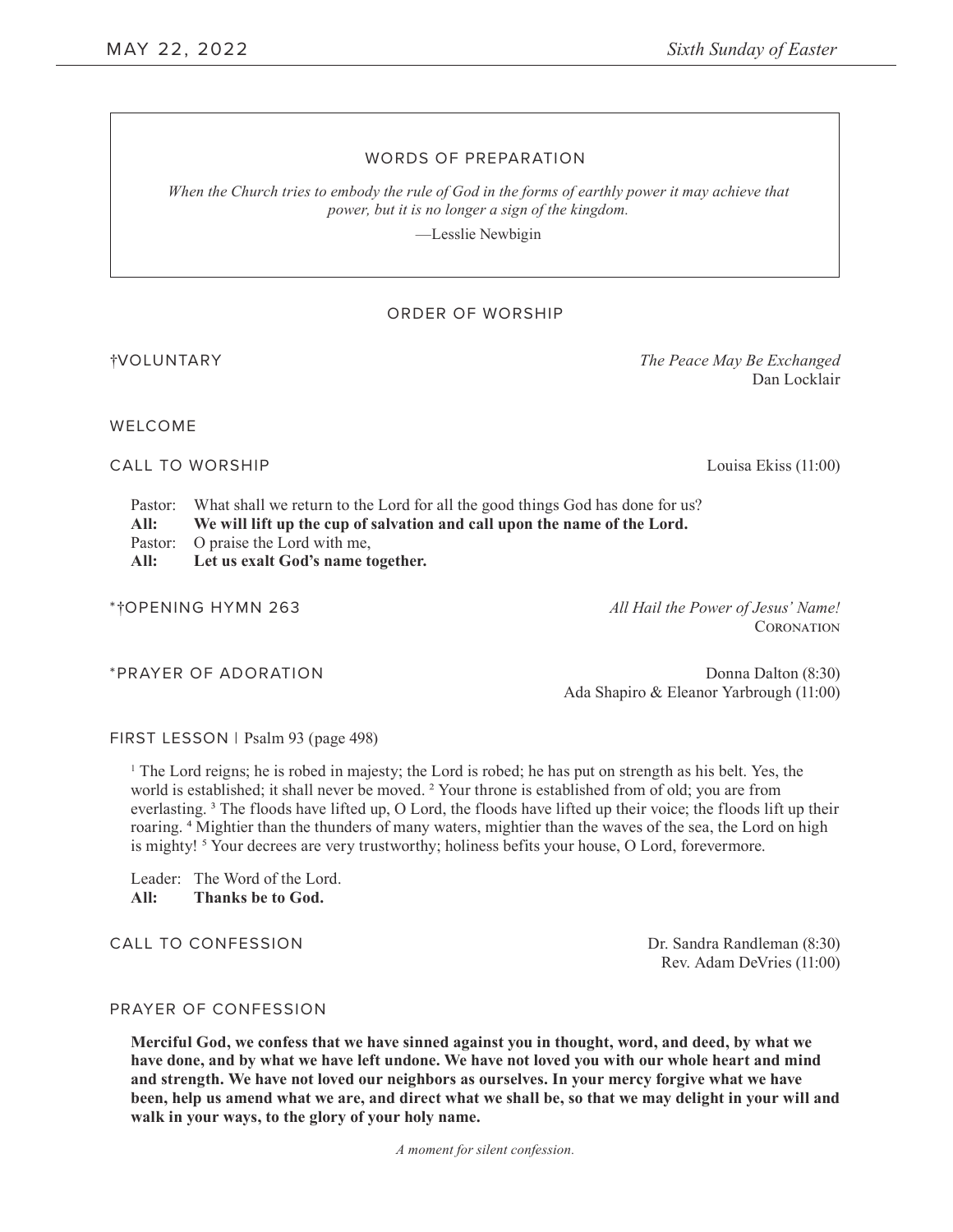#### ASSURANCE OF PARDON

#### \*RESPONSE OF GRATITUDE *Jesus! What a Friend of Sinners!*

**Jesus! what a Friend for sinners! Jesus! lover of my soul; friends may fail me, foes assail me, he, my Savior, makes me whole.** 

*Refrain:* 

*Hallelujah! what a Savior! Hallelujah, what a Friend! Saving, helping, keeping, loving, he is with me to the end.* 

**Jesus! I do now receive him, more than all in him I find; he hath granted me forgiveness, I am his, and he is mine.** *Refrain*

> *Whether you are a longtime member or a guest, please mark your presence by signing the friendship pad and greet those seated near you as you pass it along.*

\*AFFIRMATION OF FAITH | Apostles' Creed Campbell Grace Ward (11:00)

**I believe in God the Father Almighty, Maker of heaven and earth; and in Jesus Christ his only Son our Lord; who was conceived by the Holy Ghost, born of the Virgin Mary, suffered under Pontius Pilate, was crucified, dead, and buried; he descended into hell; the third day he rose again from the dead; he ascended into heaven, and sitteth on the right hand of God the Father Almighty; from thence he shall come to judge the quick and the dead. I believe in the Holy Ghost; the holy catholic church; the communion of saints; the forgiveness of sins; the resurrection of the body; and the life everlasting. Amen.** 

‡BLESSING OF THE YOUNG DISCIPLES Rev. Joshua Rodriquez (8:30)

Rev. Sarah Bird Kneff (11:00)

*During the 8:30 and 11:00 services, children who are age 4, 5, or 6 (not in 1st grade) are invited to join Young Children & Worship.*

#### PRESENTATION OF THE 2022 CONFIRMATION CLASS

#### HYMN OF PREPARATION 803 *My Shepherd Willl Supply My Need*

**RESIGNATION** 

SCRIPTURE READING | Colossians 1:24-29 (page 983)

24 Now I rejoice in my sufferings for your sake, and in my flesh I am filling up what is lacking in Christ's afflictions for the sake of his body, that is, the church,  $^{25}$  of which I became a minister according to the stewardship from God that was given to me for you, to make the word of God fully known, <sup>26</sup> the mystery hidden for ages and generations but now revealed to his saints. <sup>27</sup> To them God chose to make known how great among the Gentiles are the riches of the glory of this mystery, which is Christ in you, the hope of glory. 28 Him we proclaim, warning everyone and teaching everyone with all wisdom, that we may present everyone mature in Christ. <sup>29</sup> For this I toil, struggling with all his energy that he powerfully works within me.

Pastor: The Word of the Lord. **All: Thanks be to God.** 

HYFRYDOL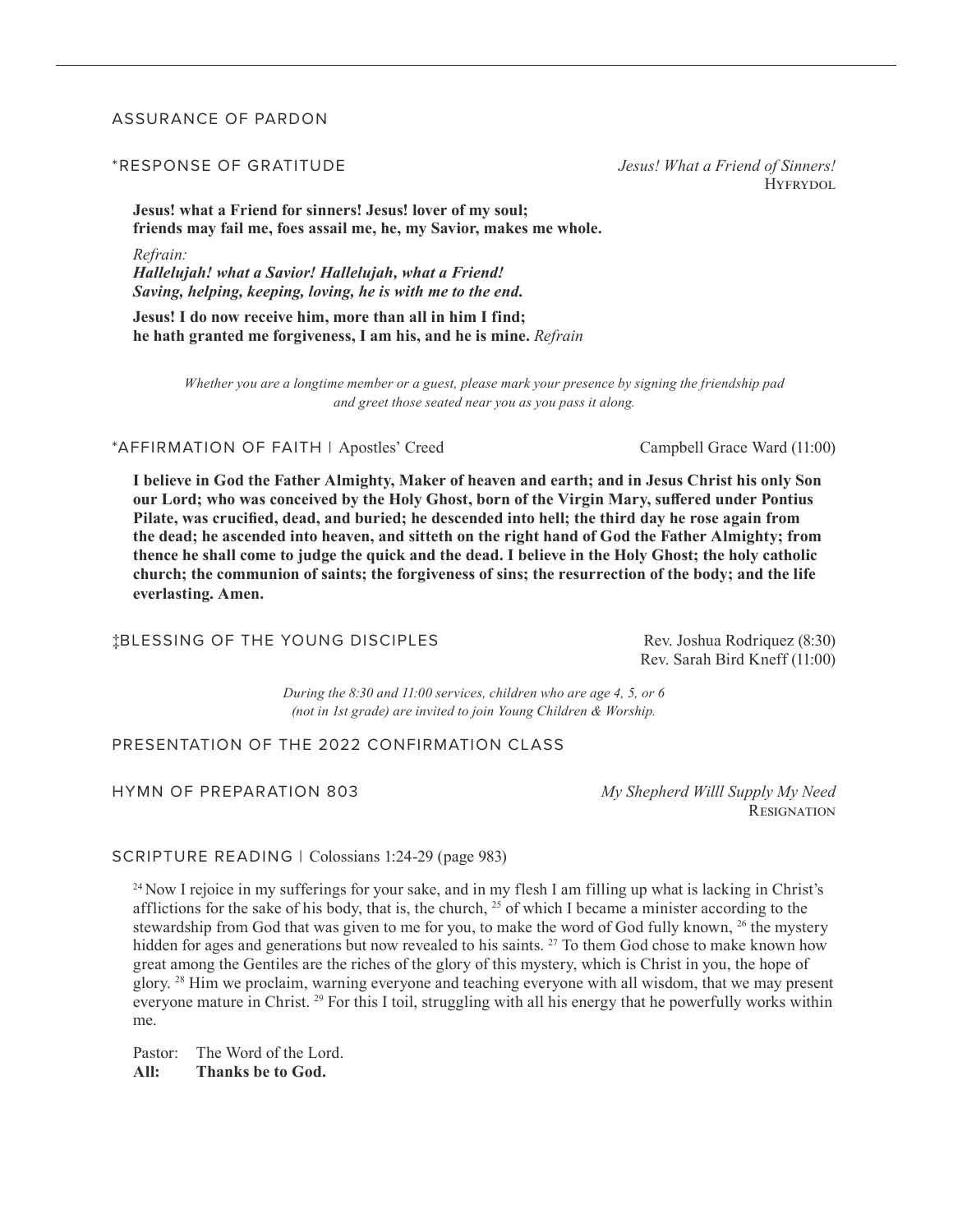#### PRAYER FOR ILLUMINATION

#### **SERMON Union with Christ** Dr. Ryan Moore

*Him we proclaim, warning everyone and teaching everyone with all wisdom, that we may present everyone mature in Christ.* — Colossians 1:28

OFFERTORY *Rise Heart*  Ralph Vaughan Williams

Rise heart; thy Lord is risen sing his praise, without delays, who takes thee by the hand, that thou likewise with him may'st rise: That, as his death calcined thee to dust, his life may make thee gold, and much more, just. Awake, my lute, and struggle for thy part with all thy art. The cross taught all wood to resound his name who bore the same, his stretched sinews taught all strings, what key is best to celebrate this most high day. Consort both heart and lute, and twist a song pleasant and long: or since all music is but three parts vied, and multiplied; O let thy blessed spirit bear a part, and make up our defects with his sweet art.

> *As you reflect on the Lord's goodness, you can make an offering by dropping your gift in the offering plate, texting "GIVE" to 707-475-3005, or donating online at fpcnashville.org.*

#### THE LORD'S SUPPER

#### INVITATION TO THE TABLE

#### PRAYER OF THANKSGIVING

| Pastor: | The Lord be with you.                         |
|---------|-----------------------------------------------|
| All:    | And also with you.                            |
| Pastor: | Lift up your hearts.                          |
| All:    | We lift them up to the Lord.                  |
| Pastor: | Let us give thanks to the Lord our God.       |
| All:    | It is right for us to give thanks and praise. |

WORDS OF INSTITUTION

#### SHARING OF THE BREAD AND CUP

*All bread is gluten free and the cup is juice.* 

#### COMMUNION ANTHEM *O Sacred Feast*

Healey Willan

O Sacred Feast, wherein Christ is received, the memory of his passion is renewed in us, our souls are filled with grace, and the pledge of everlasting glory is given unto us. Alleluia. Alleluya, Alleluya.

#### PRAYERS OF THE PEOPLE AND THE LORD'S PRAYER

**Our Father who art in heaven, hallowed be thy name. Thy kingdom come, thy will be done, on earth as it is in heaven. Give us this day our daily bread; and forgive us our debts, as we forgive our debtors; and lead us not into temptation, but deliver us from evil. For thine is the kingdom and the power and the glory, forever. Amen**.

\*CLOSING HYMN 353 *My Hope Is Built on Nothing Less*  Solid Rock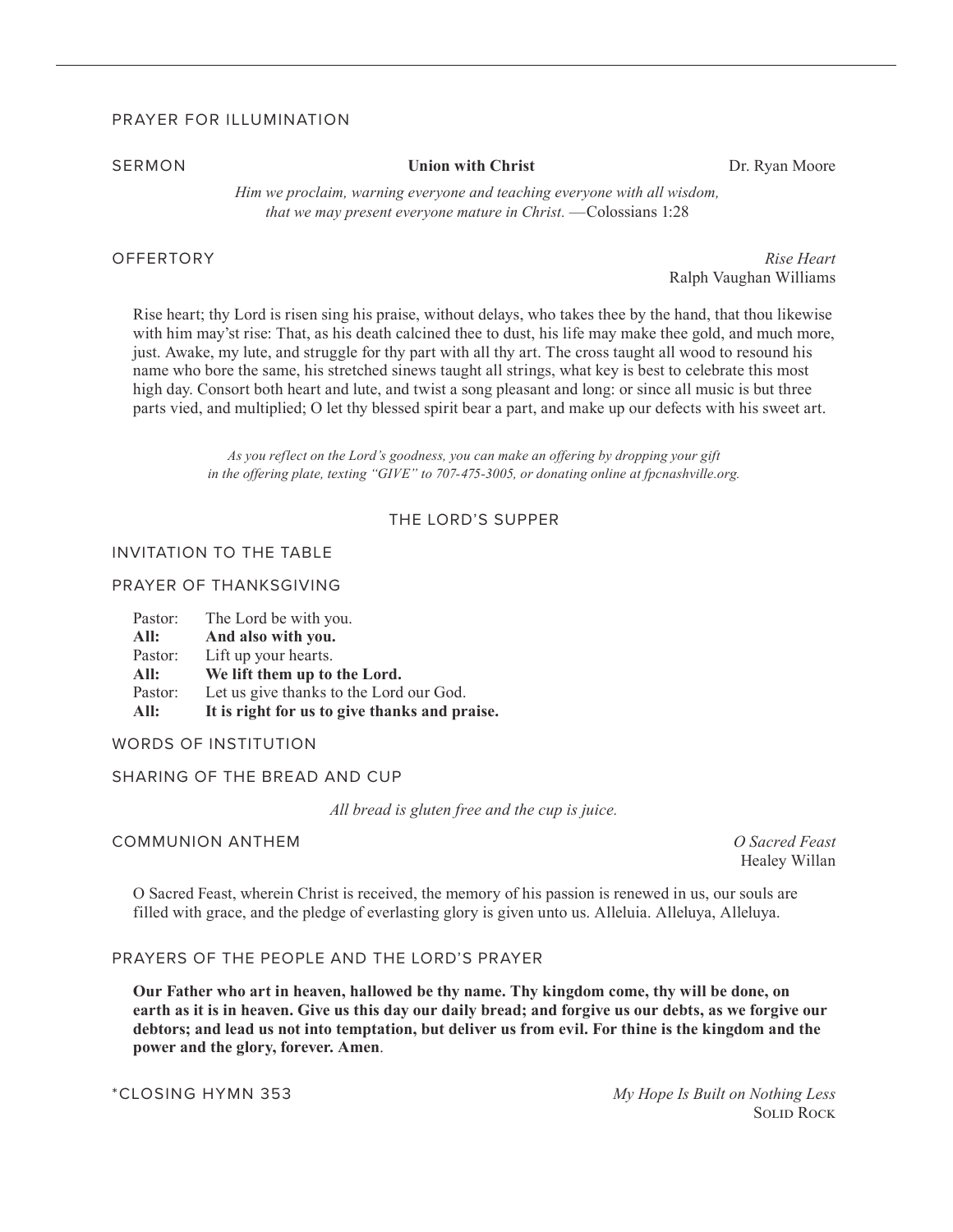#### \*CHARGE AND BENEDICTION

#### CHORAL RESPONSE *A Blessing*

May the road rise up to meet you, may the wind be always at your back. May the sun shine warm upon your face the rains fall soft on your fields. And until we meet again, may God hold you in the palm of his hand.

\*CLOSING VOLUNTARY *"The People Respond – Amen!" from Rubrics*  Dan Locklair

> \* *Those who are able, please stand.* † *Latecomers may be seated.*

#### CONFIRMATION CLASS OF 2022

William Walter Burton IV Annie Hughes Cochran John Houston Corn Olivia Ann Cox Louisa Ellen Ekiss Heidi St. Clair Franklin Anna Baria Hall Cecelia Anne Hardin Sara Maria Huddleston

Kaiser Elizabeth Martin Mary Austin McMullen Elise Katelyn Meredith Anna Kessler Moran James Lockwood Ross Robert Edward Sabis Carter Ellen Schwarz Ada Corinne Shapiro Martha Attis Stanley

Laura Britton Thompson Sarah Elizabeth Turcotte Caroline Stuart Vrettos Campbell Grace Ward Catherine Barbara Welch Eleanor Hobbs Yarbrough Patrick Blayne Young

#### CONFIRMATION CLASS LEADERSHIP

*Confirmation Team Leader*: Austin McMullen *Small Group Leaders:* Whitney & Wally Conyers, Gretchen Ekiss, Chris Holstein, Garry Latimer, Kelly McMullen, Lauren Ross, Erika Shapiro, Wesley and Lamar Stanley

### PARTICIPANTS IN THE SERVICE

Ryan Moore, PhD – *Pastor* Adam DeVries, MDiv – *Associate Pastor for Youth and Their Families* Sarah Bird Kneff, MDiv – *Associate Pastor for Discipleship & Engagement* Sandra Randleman, DMin – *Associate Pastor for Congregational Care & Missions*  Joshua Rodriguez, MDiv – *Associate Pastor for Young Adult Ministry*  Raphael Bundage, DMA – *Director of Music*  Peter Rogahn, DMA – *Organist and Assistant Director of Music*  Chris Simonsen – *Baritone* Alison Hoffman, *Violin,* Craig Nelson, *String Bass* Parish DeVries, Mary Austin McMullen – *Handbells Acolytes:* Liam Burton, Annie Cochran, Patrick Young

#### SANCTUARY FLOWERS

Flowers in the chancel are given to the glory of God and in honor of Liam Burton and the 2022 Confirmation Class by Walt and Melissa Burton.

James Chepponis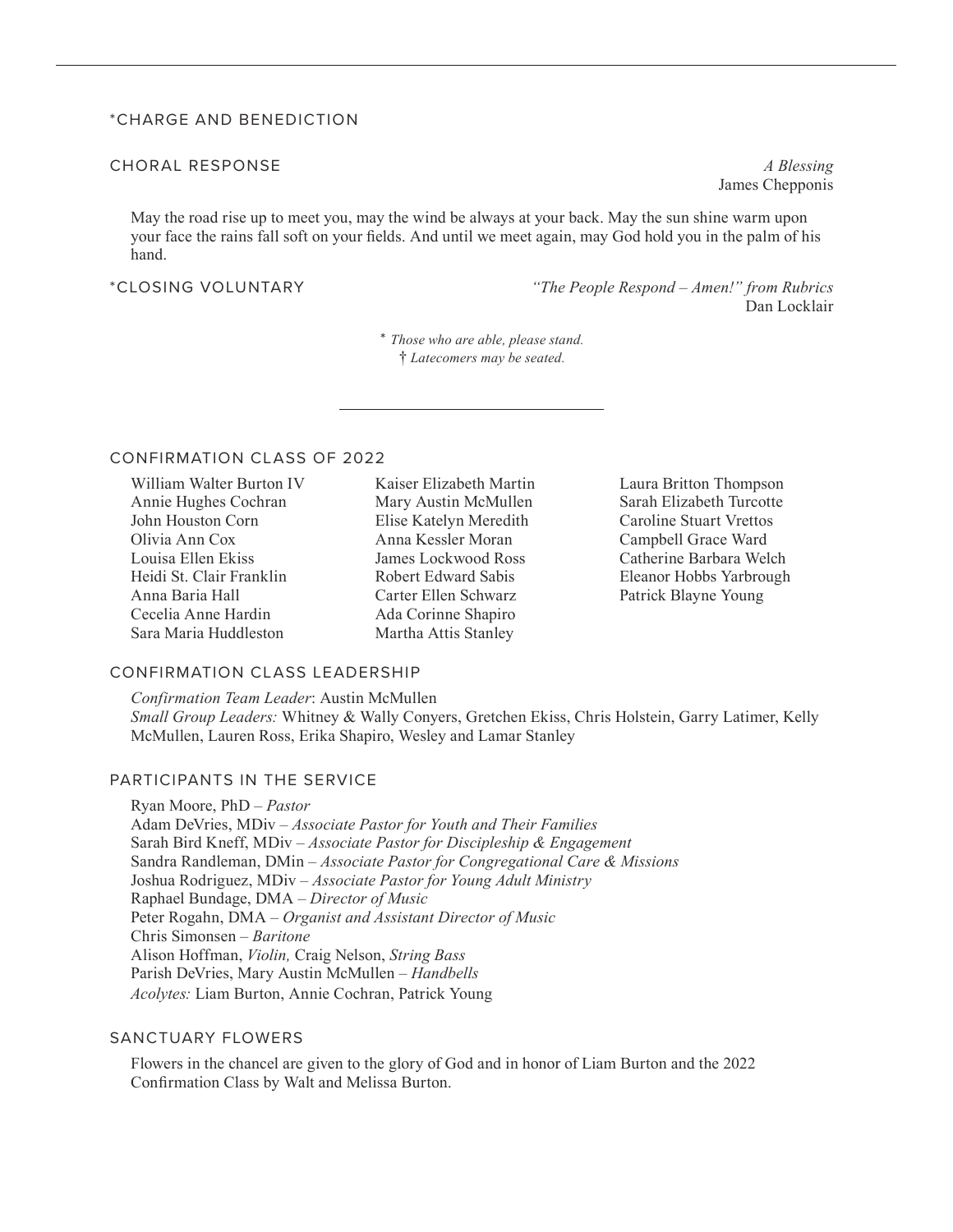#### MUSIC NOTES

IV. "The Peace May Be Exchanged." from Rubrics: A Liturgical Suite for Organ. Dan Locklair. E.C. Kerby, Ltd., 1988 Used with permission of the copyright holder's agent Counterpoint Music Library Services

*O Sacred Feast* by Healey Willan © 1952 H.W. Gray Publications a Division of Belwin/Mills Publishing Corp. All rights reserved. OneLicense.net License #A-714895.

*A Blessing* - James Chepponis © 2008 Birnamwood Publications (ASCAP), a division of MorningStar Music Publishers. All rights reserved. OneLicense.net License A-#714895

"*The people respond - Amen*" from Rubrics: A Liturgical Suite for Organ. Dan Locklair. E.C. Kerby, Ltd., 1988) Used with permission of the copyright holder's agent Counterpoint Music Library Services

#### COVER IMAGE

Anonymous, *Christ depicted resting after creation of the world*, 12th century mosaic, Monreale Cathedral, Sicily.

#### GIVING

You can make a gift or fulfill a pledge payment by dropping your gift in the offering plate, texting "GIVE" to 707-475-3005, donating online at fpcnashville.org, or scan the QR code.

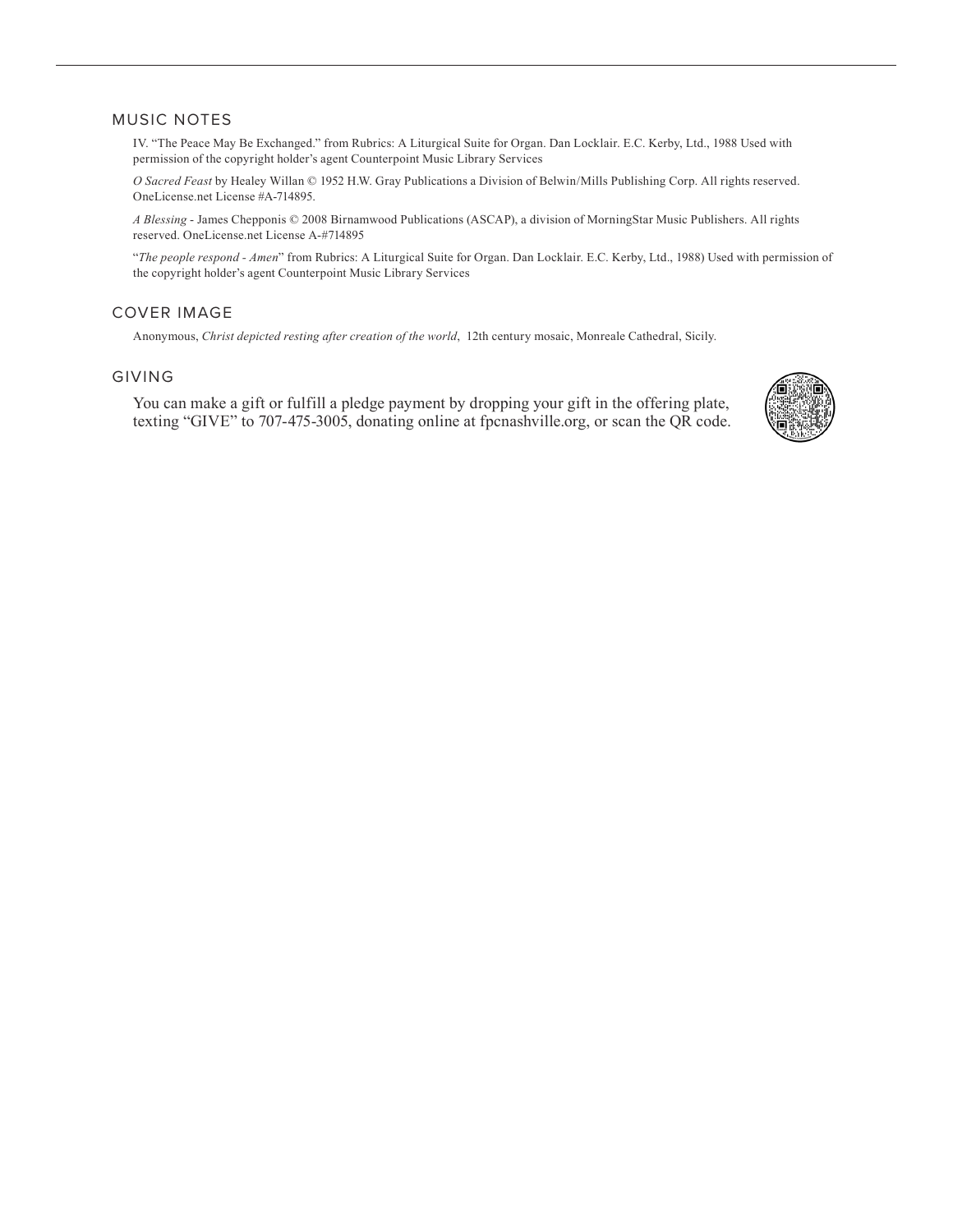**Celebrating the Lord's Supper** — Communion at FPC is offered to all baptized Christians who trust in Jesus as Lord and Savior, and will be served today by intinction. When your row is called, come forward, take a piece of bread, dip it into the cup, and receive both elements together. The bread served is gluten-free. Individual Communion kits are also available. The kits contain both elements, each under its own layer of plastic; please take care to peel back one layer at a time.

**Ascension Day Worship Service | Thursday, May 26 | 12:00 p.m. | Sullivan Gardens** — Ascension Day commemorates the bodily ascension of Jesus into heaven after his resurrection on Easter. Join us for worship as we remember and celebrate the Ascension of the Lord Jesus Christ into heaven. Worship will be accompanied by a brass quartet. We will enjoy light refreshments following the service.

Ukraine Disaster Relief Funds Update - Ukrainian relief efforts began in March and will certainly continue over a long period of time. To date, FPC has released \$22,000 in funds from Disaster Response, National & World Missions, and Missions Council budget line items. Funding discussions for this relief effort will be ongoing. Coincidentally, FPC member donations designated for Ukraine have also totaled \$22,000 to date – an amazing show of generosity! These funds are being used to support two relief efforts:

- The Outreach Foundation, a Presbyterian partner organization, will receive \$39,000 toward relief efforts being provided in several surrounding countries of Ukraine. Most of the relief work is done by Outreach partner churches in each country. In his presentation at FPC on April 24, Executive Director Mark Mueller said that The Outreach Foundation has already distributed \$450,000 to partner churches in eastern Europe.
- The remaining \$5,000 will go to the Ukrainian Relief Fund. This is a small non-profit that is managed by one of our local mission partners who has lived, worked, and has family living in Ukraine. Chris Lovingood, Executive Director of Nations Ministry, provides, through the Ukrainian Relief Fund 501c3, financial support for those still in Ukraine to receive much-needed food, shelter, and medical care.

Thank you for all that you do to support these and other mission initiatives locally, nationally, and abroad.

**Karen Fitts Retirement Celebration | Today | 12:00 p.m. | Courtenay Hall — After 16 years of serving** FPC families with young children, Karen Fitts will retire at the end of May. A lifelong member of FPC and a staff member since 2006, she has shared her warmth and compassion with countless children and their families. The entire congregation is invited to join us following worship as we honor Karen Fitts for her faithful service as Nursery Coordinator. Light refreshments will be served.

**Death and Funeral Notices** — FPC's Congregational Care emails keep subscribers informed about the deaths of church members and friends. To sign up for this mailing list, please contact svlahos@fpcnashville. org. To find a listing of recent deaths, information about funerals, or prayer concerns, visit fpcnashville.org/ congregational-care-connections.

**"Burnt Offerings" Grill Team** — At recent church events, you may have noticed that FPC has a grill team, known by the moniker "Burnt Offerings." This team of volunteers has used the 84-inch smoker and grill to serve food to victims of the Nashville tornado and the Waverly flood, and on-site for our local mission partners. The beloved grill team needs volunteers to continue this mission. Volunteers can serve with smoking, grilling, or serving food. Coordination skills are welcomed as well. If you're interested in joining this fun crew, contact missions@fpcnashville.org or call 615-298-0507 to be notified of different volunteer opportunities throughout the year.

**Home Maintenance Help** — The Congregational Care Committee has an outreach available for members of our church family who may need assistance with minor home maintenance needs. This home maintenance team is available for senior adults, single parents, those with health limitations, or any situation that limits someone's ability to take care of their home. While they are not able to pave a driveway or install a new roof, this crew of helpers can assist with small household tasks like replacing light bulbs, fixing dripping faucets, lubricating hinges/locks, loosening stuck windows, replacing toilet flapper valves, replacing air filters and smoke alarm batteries, installing a fire extinguisher, or unclogging a stuck drain. Send requests for home maintenance assistance to Dr. Sandra Randleman at srandleman@fpcnashville.org. If you're interested in joining this team of volunteers, contact Allen Kennedy at 615-668-8447.

Vespers | Today | 5:30 p.m. | Stanford Chapel — For our last Vespers service, we will finish our study of the life of David, exploring the Old Testament's rich depictions of his failures and victories. Join us as we rediscover David: one of the most complex and vital characters in Scripture. Rev. Sarah Bird Kneff and Rev. Josh Rodriguez lead this family-friendly worship service.